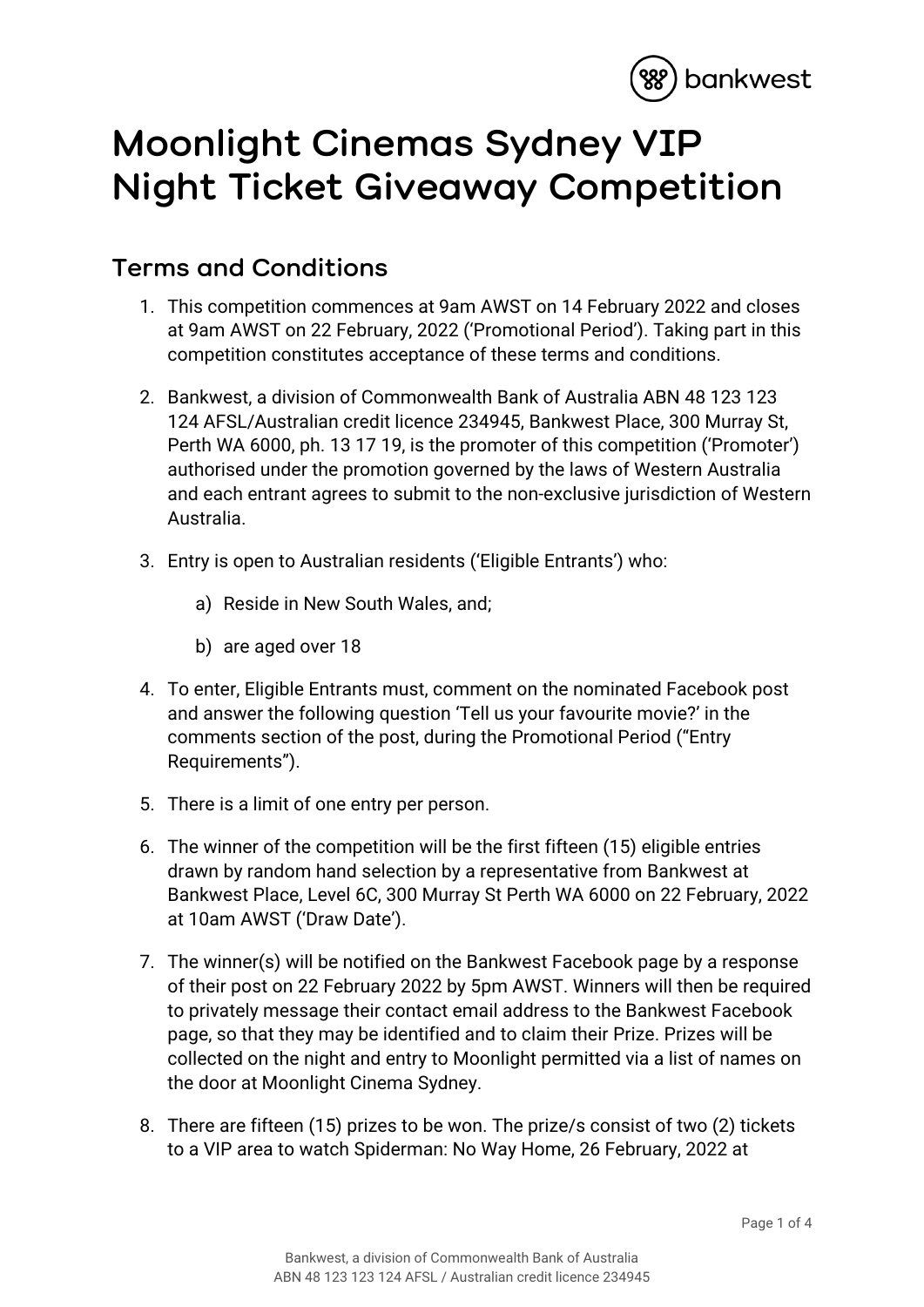

Moonlight Cinemas Sydney ('Venue'). This prize also includes the following on arrival for each ticket holder:

- One (1) drink
- One (1) popcorn
- One (1) ice cream

Each prize is valued at \$96.00 each. Prize(s) is/are not transferable or redeemable for cash. The total prize pool value is \$1,440.00.

- 9. If any prize remains unclaimed after two (2) days of the draw, the Promoter will conduct an unclaimed prize draw in the same manner and place as the original draw. If the new Winner does not claim the Prize within one (1) day, the process set out in this clause shall be applied again, and so on until the Prize has been claimed.
- 10.If the Prize, or any element of the Prize, at Moonlight Cinemas becomes unavailable for any reason the Promoter may, in its sole and absolute discretion, modify or substitute the Prize.
- 11.The Prize is not transferable or redeemable for cash. Travel to and from the Venue and any other associated costs in accepting a Prize, is the sole responsibility of the Winner and its guest.
- 12.In accepting and using the Prize the Winner agrees to comply with the Venue [Conditions of Entry.](https://www.moonlight.com.au/terms-of-sale)
- 13.As a condition of claiming the Prize the Winner consents to the Promoter using their name, likeness, image and/or voice (including photograph, film and/or recording of the same) in media for an unlimited period of time without remuneration for the purpose of promoting this Competition (including any outcome), the Promoter and or products/services supplied by the Promoter.
- 14.Bankwest accepts no responsibility for loss or damage to prizes in transit.
- 15.No correspondence will be entered into. The Promoter's decision is final.
- 16.Directors and employees of the Commonwealth Bank Group including their immediate families, its agencies and companies associated with this competition, and employees and immediate family members of companies associated with the Venue, are ineligible to enter.
- 17.To the extent permitted by law, the Promoter and the Venue, and each of their related entities and their respective directors, officers, employees and agents, will not be liable for any personal injury, loss or damage, whatsoever which is suffered or sustained (including, but not limited to indirect or consequential, financial or other loss) to or by an Entrant or the Winner and its guest.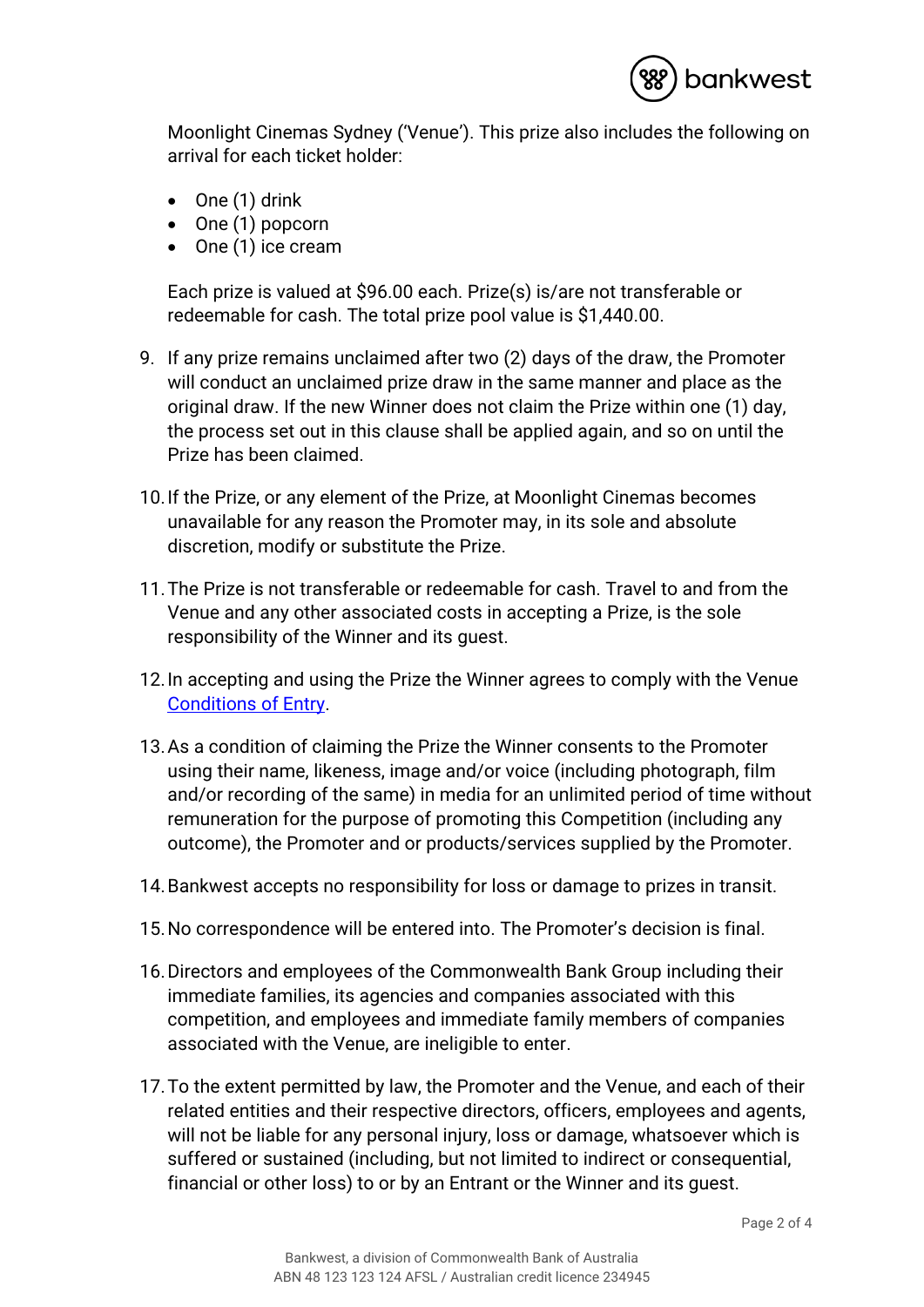

- 18.The Winner of the Prize accept the Prize 'as is' and acknowledges that the Promoter accepts no responsibility for any tax implications that may arise from their use of the Prize. Beneficiaries of the Prize should seek advice from the Australian Tax Office or their own taxation adviser or independent financial adviser.
- 19.The Promoter reserves the right, at any time, in its sole discretion, to verify the validity of entries and Eligible Entrants (including an Entrant's identity, age, place of residence) and reserves the right, in its sole discretion, to disqualify any Entrant whom the Promoter has reason to believe has breached any of these terms, tampered with the entry process or engaged in any unlawful or other improper misconduct calculated to jeopardise fair and proper conduct of the Promotion. The Promoter's legal rights to recover damages or other compensation from such an offender are reserved.
- 20.If for any reason this Promotion is not capable of running as planned (including, but not limited to infection by computer virus, bugs, unauthorised intervention, fraud, technical failures or any other causes beyond the control of the Promoter which corrupt or affect the administration, security, fairness, integrity or proper conduct of this Promotion), the Promoter may, subject to the approval of all relevant regulatory authorities, take any action that may be available including cancelling, terminating, modifying or suspending the Promotion.
- 21.Failure by the Promoter to enforce any of its rights at any stage does not constitute a waiver of those rights.
- 22.Nothing in these terms limits, excludes or modifies or purports to limit, exclude or modify the statutory consumer guarantees as provided under the Competition and Consumer Act, as well as any other implied warranties under the ASIC Act or similar consumer protection laws in the states and territories of Australia (Non-Excludable Guarantees).
- 23.Except for any liability that cannot by law be excluded, including the Non-Excludable Guarantees, the Promoter and its related entities (including its respective directors, officers, employees and agents) are not responsible for and exclude all liability (including negligence), for any personal injury; or any loss or damage (including loss of opportunity); whether direct, indirect, special or consequential, arising in any way out of:
	- a) Any technical difficulties or equipment malfunction (whether or not under the Promoter's control);
	- b) Any theft, unauthorised access or third party interference;